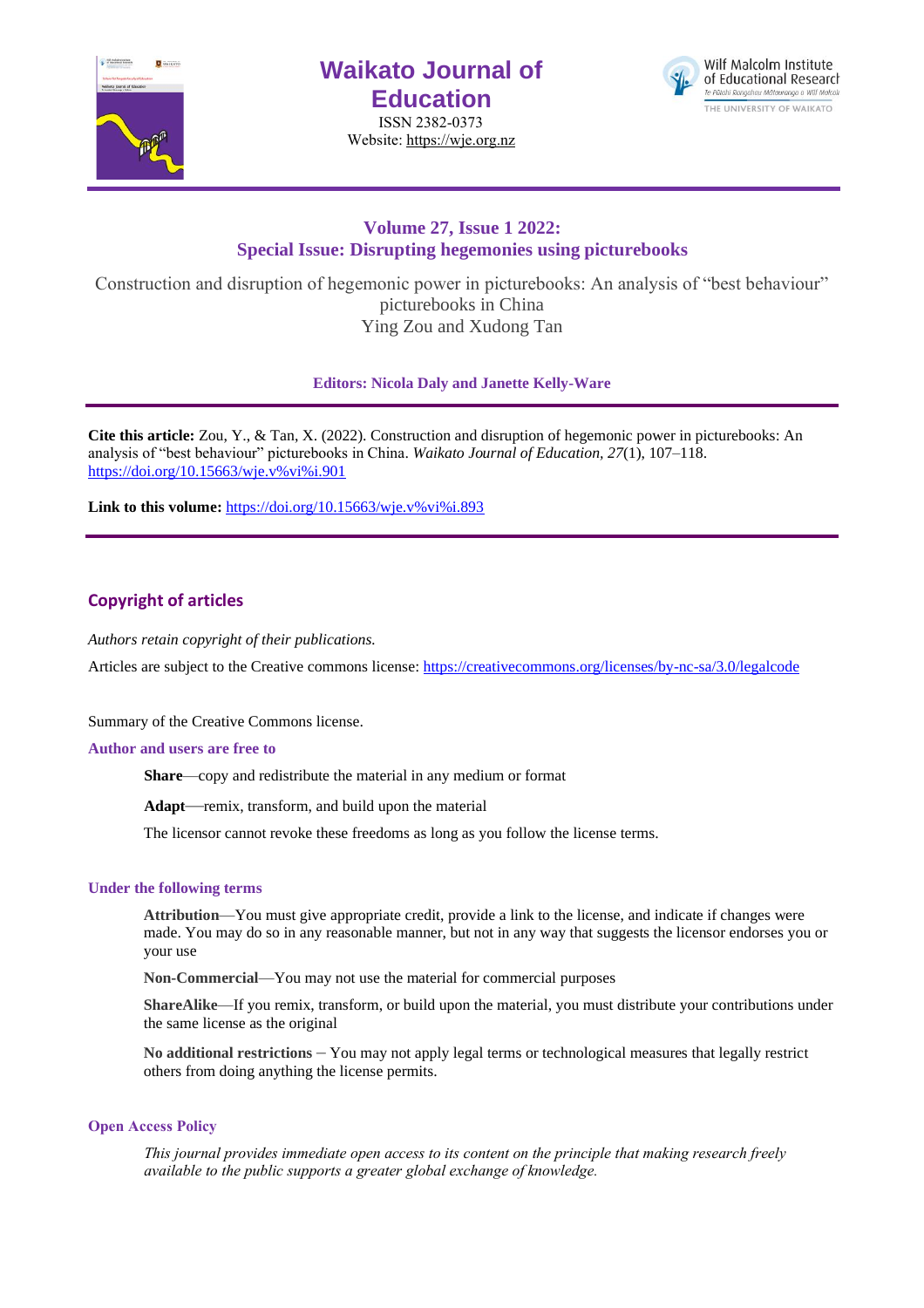# **Waikato Journal of Education**

Te Hautaka Mātauranga o Waikato

Volume 27, Issue 1, 2022: Special Issue: Disrupting hegemonies using picturebooks



# **Construction and disruption of hegemonic power in picturebooks: An analysis of "best behaviour" picturebooks in China**

**Ying Zou and Xudong Tan** Shanghai University

# **Abstract**

China

*"Best behaviour" picturebooks, also known as "making good habits" or "teaching good manners" picturebooks, have explicit educational intentions that imply a culturally hegemonic voice. Despite this problematic characteristic, these picturebooks are welcomed by both parents and the market in China. Using extant picturebook theory of picture-text relationships, narratological, paratextual analyses and translation theory, this article seeks a better understanding of how this hegemonic voice is formed, resolved or consolidated via a critical reading of three best-selling "best behaviour"**picturebook series available in the Chinese market. One is the original Chinese-language WaiWaiTu-ZiKongLi series (Little Bunny series). The second series is the translated United States series, Hands Are Not For Hitting, now a Chinese best behaviour publication. The third series is a translated rendition of Pete the Cat series, which did not serve any evident educational purpose in its original English-market form but has been identified to cultivate good character on the Chinese covers. These publications commonly present straightforward picture-text relationships of two-dimensional stories and characters. Most importantly, adults hold power in these best behaviour children***'***s books. We argue that both the construction and disruption of hegemonic thinking co-exist in these picturebooks, reflecting the nature of adult power plays. At the same time, these best behaviour picturebooks serve as a good example of how hegemonic notions work within specific cultural and pedagogical contexts.*

# **Keywords**

"Best behaviour" picturebooks; paratext; peritext; series

# **The popularity of "Best behaviour" picturebooks**

"Best behaviour" picturebooks have explicit educational intentions while applying a hegemonic voice that holds adults as the dominant group and denotes children being educated by adults on how to behave and what proper behaviours are. Hegemonic power exists among adults and children, and it is being consolidated when a child takes part in reinforcing the power structure and a social norm; for example, through an adult reading a picturebook to a child. Unfortunately, these structures and norms are designed to silence those without access to power. Best behaviour picturebooks are key delivery vehicles for this



Wilf Malcolm Institute of Educational Research, Te Kura Toi Tangata Division of Education, University of Waikato, Hamilton, New Zealand ISSN: 2382-0373 Contact details: Ying Zou [zoeyingzou@shu.edu.cn](mailto:zoeyingzou@shu.edu.cn) (pp. 107–118)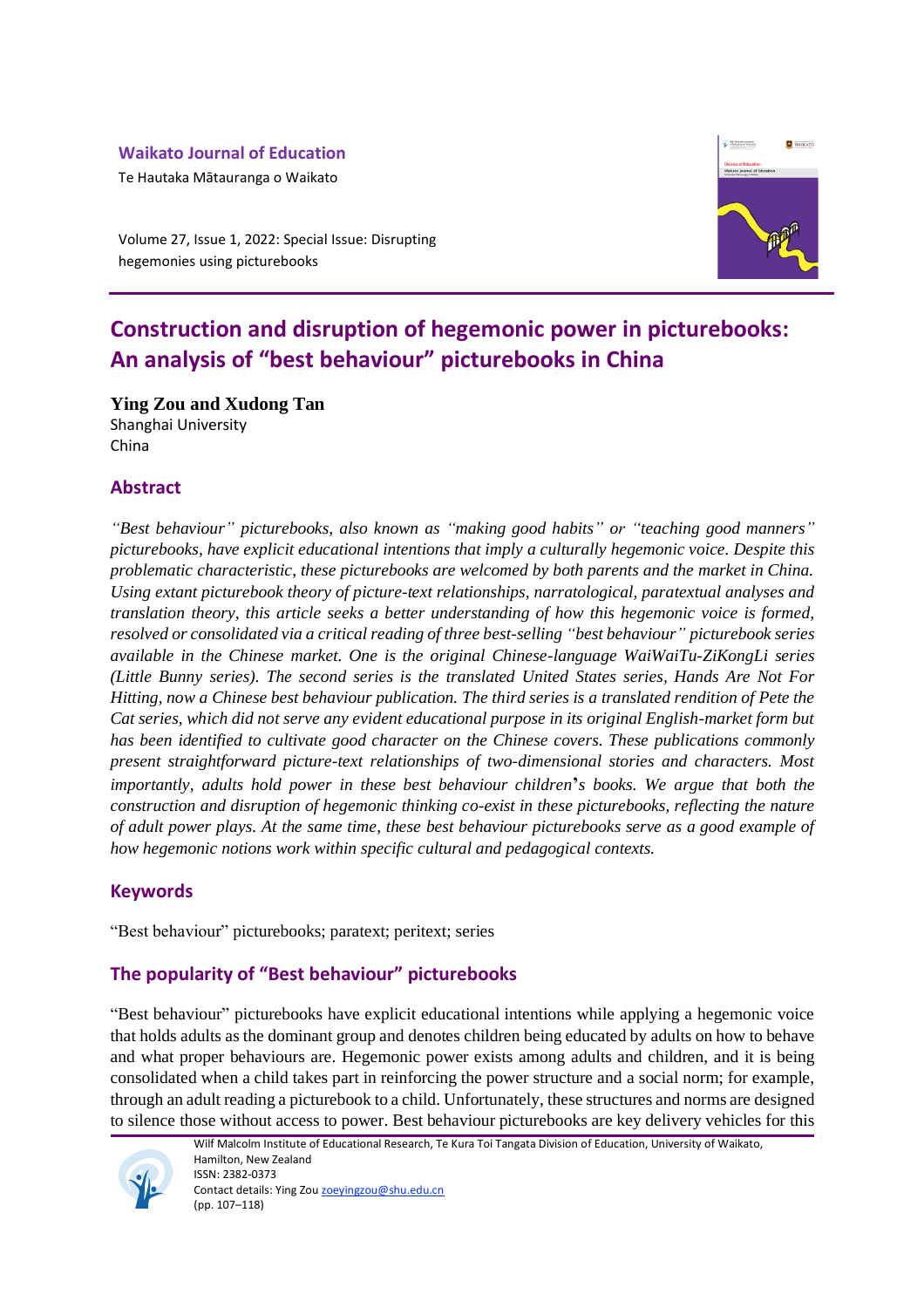hegemonic power drive. However, contemporary best behaviour picturebooks have received little scholarly attention. Such books are those with a strong educational tendency, whose intent is to teach children good manners, socialise them and build their positive characters or social emotions through picturebooks. While best behaviour is a term for this book corpus, drawing on the typical publisher's marketing label, other terms for these books include "making good habits", "teaching good manners", and "character-building". The boundaries of what qualifies as a best behaviour picturebook are fluid. All such books share common pedagogical characteristics or functions with educational picturebooks and early concept picturebooks; nevertheless, they do not entirely fit these common scholarly picturebook categories (Kümmerling-Meibauer, 2018).

Best behaviour picturebooks are welcomed by parents, evidenced by the many examples of bestselling picturebooks in the Chinese book market. Extant scholarship has focused on the early periods of the 18th and 19th centuries. Notably, recent investigations are scarce, probably because "read for pleasure" and entertainment have gradually replaced education and indoctrination motivations after the 20th century (Rudd, 2004). These best behaviour picturebooks are controversial and do not occupy the most celebrated categories in picturebook research because of their hegemonic and didactic voice. The genre has sometimes been critiqued as having poor taste while lacking aesthetic quality (Kümmerling-Meibauer, 2018). Hence picturebook scholars tend to turn their eyes on other "quality" writing (Beauvais, 2021, p. 123). Such attitudes have hampered serious scholarly investigations, exacerbating the issue discussed in this article. Considering their prominence in some markets, more research is needed to illuminate this contemporary picturebook corpus.

This article presents a critical reading of three best-selling best behaviour picturebook series in the Chinese market. One is an original Chinese-language series, WaiWaiTu-ZiKongLi (Little Bunny series). The second is a translated educational picturebook series from United States entitled Hands Are Not For Hitting, which is labelled as a best behaviour series in China. The third is a translated rendition of Pete the Cat series, which seemingly did not serve any evident educational purpose in its original Englishmarket form but has been labelled with "cultivate good character" on the Chinese cover. Moreover, the explicit reference to cultivating "good character" in the Chinese guidebook inside the picturebook represents a clear editorial effort to harness an educational function to the story. This article investigates how moral messages and the hegemonic voice work in these series through an analysis of the main texts and editorial and paratextual additions. A comprehensive understanding of best behaviour picturebooks requires an interdisciplinary approach. Therefore, this article seeks to understand how the hegemonic voice is formed in these education-oriented picturebooks using extant picturebook theory of picture-text relationships, narratological and the paratextual analyses and the hegemonic power play involved in translation. Furthermore, this article seeks to examine how this voice is resolved or consolidated.

## **"Moral or not moral?": The context of the three best behaviour picturebook series**

The series Little Bunny, Hands Are Not For Hitting and Pete the Cat were chosen because they have similar themes and are best-selling children's picturebooks in the Chinese market. The Little Bunny series is only available in Chinese and all books in the series employ the same characters—Little Bunny, Little Lamb and Little Dragon. They depict events happening in the forest, centring on the discovery of Little Bunny's shortcomings and all the other animal characters who help her to overcome them. For example, one book in this series, *Little Bunny: Goal and Plan Management* (Xu & Yu, 2016b) discusses a rope-jumping contest. All of the characters except Little Bunny have a plan for winning; she learns from others that in order to succeed, one must plan. Little Bunny does so and finally wins the contest.<sup>i</sup> Other episodes discuss developing responsibility, avoiding negative language, dealing with pressure, and setting and sticking to goals. They all share a similar structure and flavour: Little Bunny identifies a shortcoming and overcomes it; a third-person didactic narrative voice; and the use of a similar watercolour style of illustration.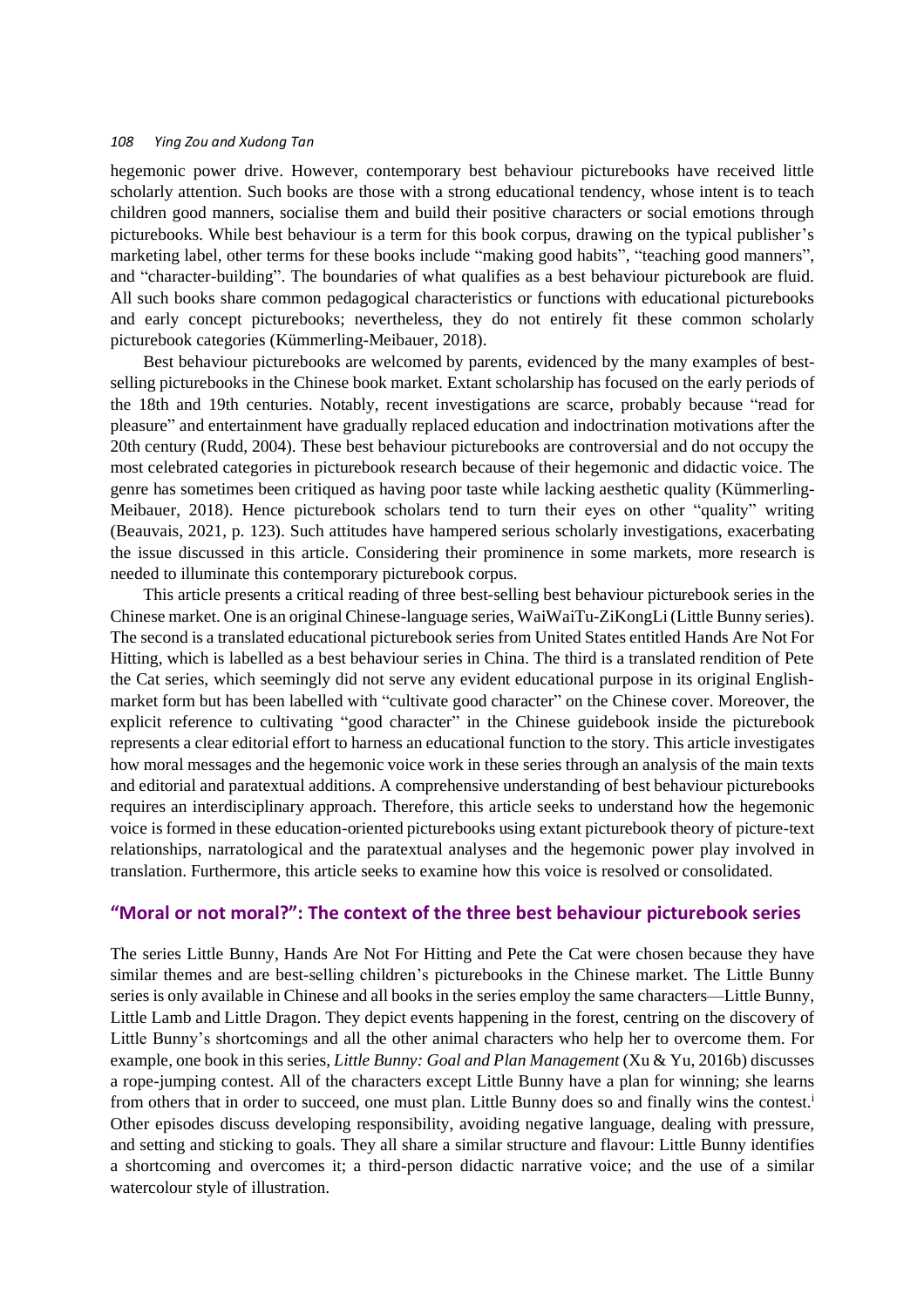#### *Construction and disruption of hegemonic power in picturebooks 109*

The Hands Are Not For Hitting series is different from the Little Bunny series, as the characters vary in each book, and there is no single protagonist. However, books in the series are connected by similar themes and style: children are told what to do and what not to do. The book *Hands Are Not For Hitting* (Agassi & Heinlen, 2006a), for example, acknowledges that children may want to use their hands to hit people sometimes but emphasises that hands are best used for other purposes. The book suggests using hands to say "hello", play games, help others and take care of oneself. Other stories in this series encourage children not to bite, kick or insult others. The Chinese version (*ShouBuShiYongLaiDaRenDe,*  Agassi & Heinlen, 2018) is a literal translation of the original English version.

The English-market version of the Pete the Cat seriesis not a typical best behaviour series, although the text of *Pete the Cat: I Love My White Shoes* indicates "the moral of Pete's story is: no matter what you step in, keep walking along and singing your song" (Litwin & Dean, 2014, p. 30). Considering the anti-didactic narrative voice in other parts of the book, the phrase "the moral of this story is" in the English version could be interpreted as irony, deliberately playing with language to create an intertextuality with traditional fables or moral picturebooks to make fun of the word "moral". In the English version of *Pete the Cat*: *I Love My White Shoes*, Pete proudly wears his white shoes for an outing, during which he steps into mud, strawberries, blueberries and water and his shoes turn different colours. Then he says, "Keep walking along and singing your song, because it is all good" (Litwin & Dean, 2014, pp. 30–32). This cheerful narrative voice carries no overt didactic voice. However, the Chinese version (*PiTeMao—WoAiWoDeZangXieZi, Litwin & Dean, 2018)* adds an explicit best behaviour label on the cover and in an additional guidebook for adults, which is not included in the English version. The guidebook includes expert interpretation and recommended activities with themes according to the content. Furthermore, other stories and themes labelled by the Chinese version include school life (sharing), delivering presents at Christmas (self-confidence), playing baseball (trying hard) and so forth.

## **Best behaviour picturebooks come in a series to reinforce the hegemonic voice**

Best behaviour picturebooks share some common characteristics with the series picturebooks in that they take full advantage of repetition to reinforce hegemonic voices. Firstly, in the realm of best behaviour picturebooks, series are relatively popular, due not only to publishers' promotion strategies for economic success, but also because the hegemonic voice is accumulated over many instalments. This phenomenon of repetition appears to reflect the common adult mindset that children must be educated repeatedly and comprehensively. If one checks the popular online website, Dangdang.com, for best behaviour picturebooks, most are published in series. Series of picturebooks typically comprise books sharing a common narrative structure or pattern (Kümmerling-Meibauer, 2018). In this vein, series raise certain expectations of the reader about the narrative elements of setting, character, plot, theme and narrative voice. Readers expect all books in the series to present these elements consistently, which fits adults' expectations on best behaviour picturebooks.

As well as the marketing advantages offered by series formats, the reason best behaviour books usually come in series is that the same characters can help children repetitively form schemas and scripts as a social scaffolding (Nikolajeva, 2003; Watson, 2004). Stephens (2011) confirmed that schemas provide the framework for conceptual understanding. The schemas and scripts in the best behaviour picturebooks therefore consolidate ideas of social ideology, which support hegemonic power structures. Moreover, general best behaviour series are slightly different from mainstream picturebooks series in that, rather than having the same protagonist or pattern, they instead connect them with theme or narrative voice. Some best behaviour picturebooks are written by different authors and leverage different characters. Most are episodic, meaning that each book can be read on its own. For example, the books in the Hands Are Not for Hitting series are not written by the same author; however, the same person illustrated them all. Nevertheless, these books are still recognised as a series, owing to the franchise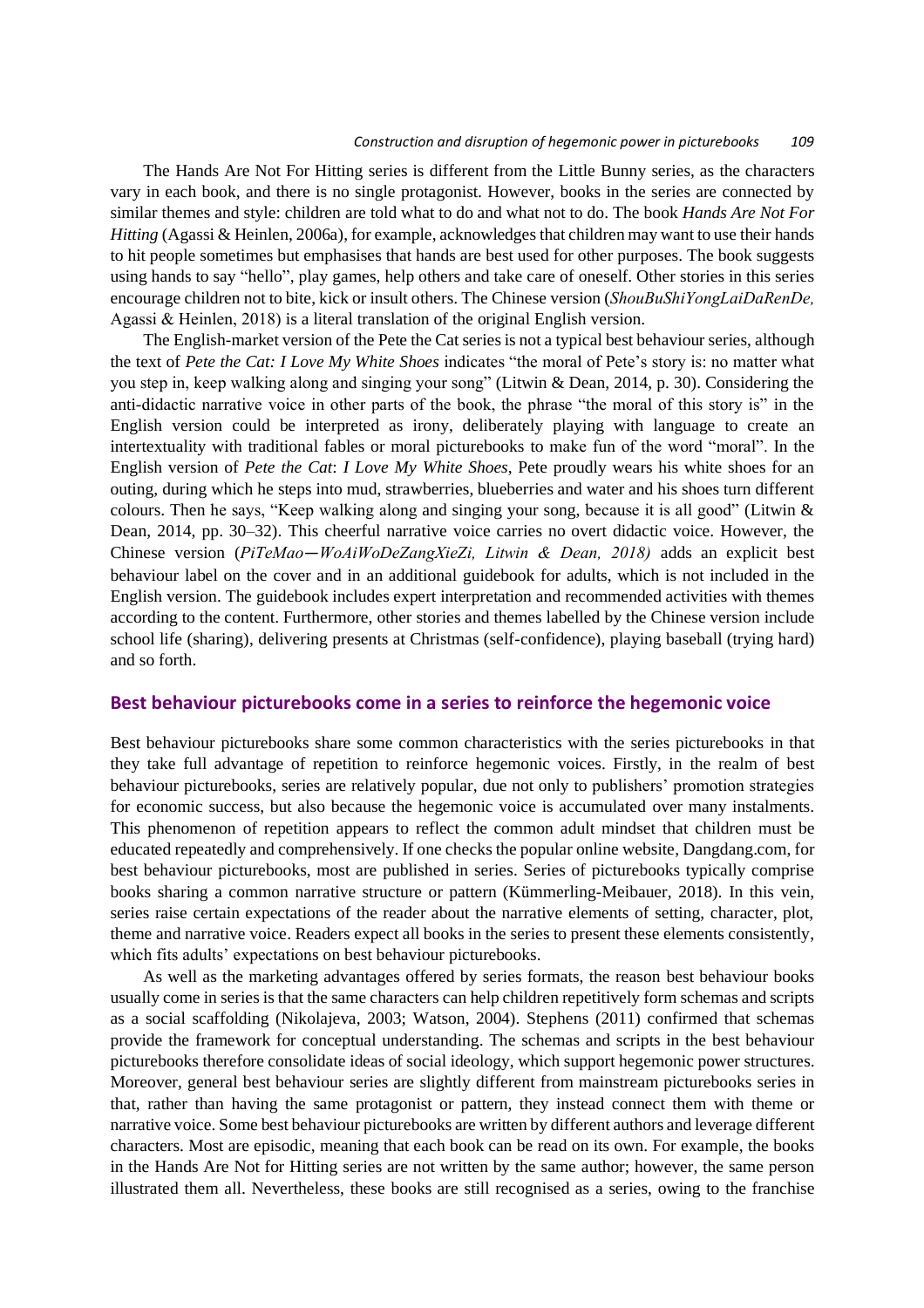titling of "Not for" and a similar narrative voice. More importantly, the pedagogical purpose of educating children connects them. This practice suggests that the moral message is more important than the characters and the narrative.

Series are often regarded as inferior to standalone works (Kümmerling-Meibauer, 2018), and this applies equally to best behaviour picturebooks. Both picturebook categories have been critiqued as being of inferior aesthetic quality and narrative complexity (Kümmerling-Meibauer, 2018), pertaining to the fact that the characters in most series are two-dimensional and do not grow up or change in significant ways. Unlike many novels, the characters in picturebooks series do not develop during the course of the narrative. Notably, the names of the author and illustrator are difficult to find on the covers of the Little Bunny series; they are placed on the top right in miniscule print. In contrast, the names of the series planner and publishing team are noticeable. This again denotes that the authors are less important than the themes and marketing strategy.

## **Children's agency is neglected in best behaviour picturebooks**

The privileged status of pictures in storytelling has led to exciting developments in the picturebook genre in recent decades, resulting in innovative modern and postmodern picturebooks. The dual semiotic mode—the picture and the words in picturebooks—is particularly powerful owing to their interplay, and this relationship is at the core of the genre, differentiating it from other children's literature genres. Word descriptions of picture-word relationship like "composite" and "musical score" (Schwarcz, 1982, p. 14), "polysystemy" (Lewis, 1996, p. 105) and "transmediation" (Sipe, 2011, p. 242) are not enough to show the complex but dynamic picture-word relationship. Nikolajeva and Scott (2001) offer an elaborated typology of this relationship as "symmetrical, complementary, expanding or enhancing, counterpointing, and sylleptic" (p. 12), which is a useful when analysing such relationships in picturebooks.

However, the picture-word relationship in best behaviour books tends to be one dimensional, leaving little imagination and limiting alternative interpretations for children. Instead, the moral message is clearly telegraphed. In *Hands Are Not For Hitting*, for example, the illustrations symmetrically mirror the information presented by the words. For example, the first verse indicates: "Hands come in all shapes, sizes, and colours. There are lots of things your hands are meant to do" (Agassi & Heinlen, 2006a, pp. 2–3), and the picture shows hands in different sizes and colours, including one animal paw. These pictures occupy roughly 80 percent of the page area; hence little room remains for the narrative, and this pattern continues to the end of the book. According to Nikolajeva and Scott's (2001) typology, the main picture-text relationship in this book is "symmetrical" (p. 12), meaning that pictures strictly illustrate the content of the words. Little space is left for children to engage with the pictures and the story; indicating that children should accept the moral message without interpretation. In *Little Bunny is Late* (Xu & Yu, 2016c), the words in the first verse are very rich:

The winter was coming, the leaves were falling and the window was shaking; the bell rang and woke up Little Bunny; 'I want to sleep more' Little Bunny said; Little Bunny didn't open her eyes and stopped the bell; Little Bunny continued to sleep. (pp. 2–3)

Although the picture is unable to present the dialogue verbatim, it does show the leaves falling and Little Bunny sleeping on the bed. The picture is quiet and calm and only presents one of the scenes offered in the words; therefore, the words offer considerably more information. The text-picture relationship is "narrative text with occasional illustrations" (Nikolajeva & Scott, 2001, p. 12), meaning the pictures illustrate some words and the words tell the story from a dominant position. The Little Bunny series was mostly conceived textually, with the images serving only as illustrations. The dominant position of the words suggests that the implied audience of this book series is indeed an adult,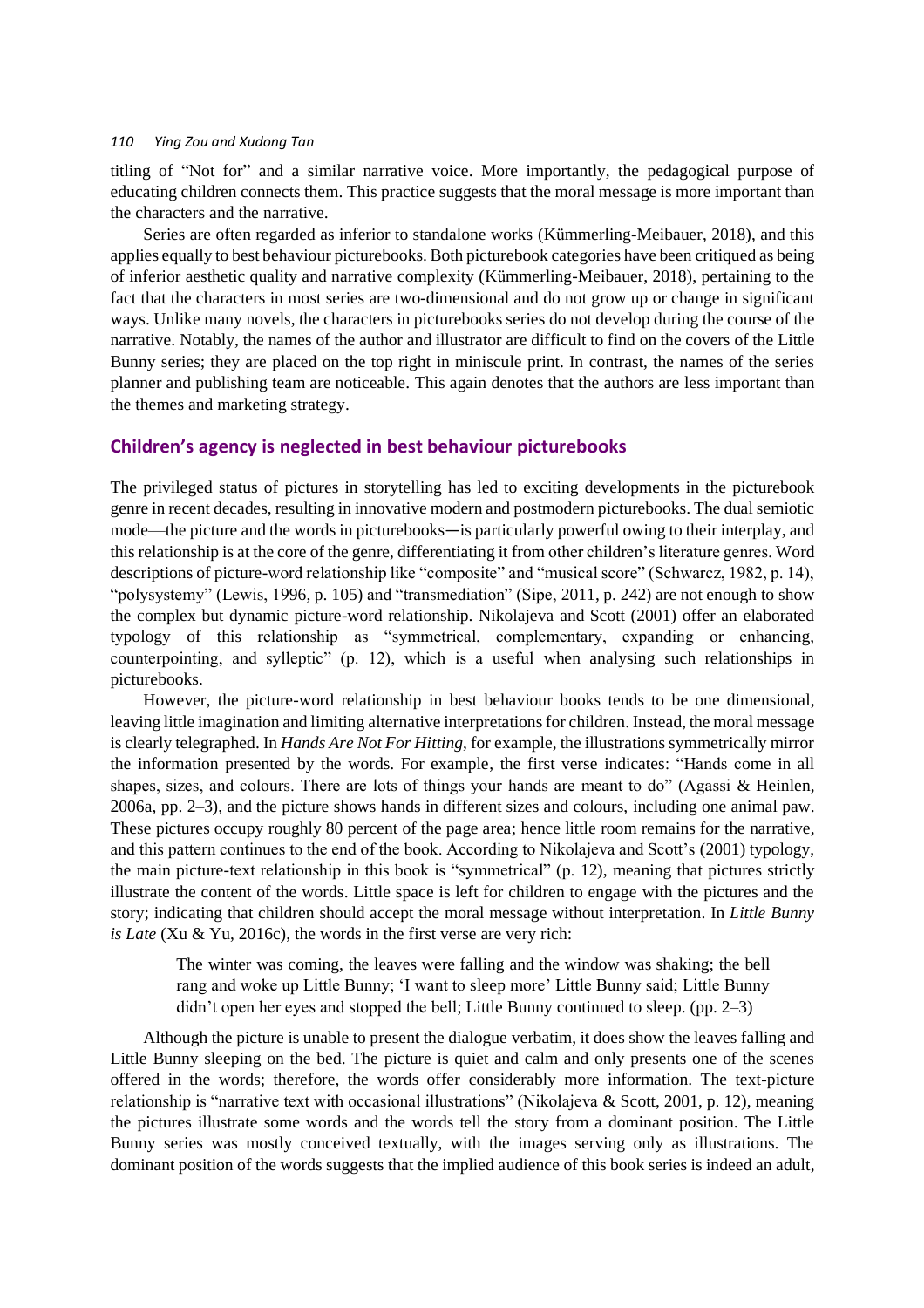rather than a child lacking reading skills. Consequently, adults control the reading process, as children are passive listeners of the moral message.

In contrast, the English Pete the Cat series is atypical of best behaviour picturebooks, and the picture-text relationship is more dynamic. The first verse of *Pete the Cat*: *I Love My White Shoes* reads, "What colour does it turn his shoes?" (Litwin & Dean, 2014, p. 7). The picture provides rich information and gives clues to readers to answer the question. The typical text-picture relationship in this series is "complementary" (Nikolajeva & Scott, 2001, p. 12), which encourages children to link visual information and verbal information. Hence messages from both images and words serve as the communicators of information; sometimes the text is reserved for explanatory functions.

Pictures in picturebooks also express figurative meanings. In many modern or post-modern picturebooks, pictures not only document or illustrate facts but also visually organise and interpret them, thereby doing more than merely enhancing and amplifying the text. However, best behaviour picturebooks do not often display an intricate text-picture relationship, nor do they contain exciting stories, which are typical features of many modern and post-modern picturebooks targeted at children. Complicated and dynamic relationships, such as the ironic interplay identified by Nodelman (1988), are seldom seen in best behaviour picturebooks. The "gap" between pictures and words in these books is not large; therefore, they do not create significant cognitive challenge for and aesthetic demands on readers (Beauvais, 2015). Therefore, the potential agency of children is ignored, as the best behaviour picturebooks encourage them to remain in a passive position and endure the hegemonic power structure.

Alongside the absorption of pictures and words, page-turning is a potent classical aspect of the narrative flow of picturebook storytelling. It can also be used to convey narrative meaning. Temporality is a narrative strategy "as the positioning of depicted objects, repetition, rhythm, and the choice and sequencing of presented events, which give special significance to page turning" (Kovač, 2018, p. 413). An excellent example of how this works is presented in the *Pete the Cat*: *I Love My White Shoes* (Litwin & Dean, 2014), where, for example, at the end of each page, the narrator asks: "What colour does it turn his shoes?" (p. 6, 12, 18, 24), encouraging readers to turn the page and find out if their guess is correct. Books in the other two series featured in this article, however, do not tend to use the function of page turning to create more exciting and playful stories. Therefore, the interaction with young children is further neglected in these two series of best behaviour picturebooks.

## **Best behaviour picturebooks under a narratological lens**

Picturebook research benefits from narratological investigation because this theory is well suited to clarifying the specific multimodal configurations and offers a theoretical framework for explaining their unique and manifold structures. Under the narratological lens, children's literature is often accused of presenting static events and two-dimensional characters (Nikolajeva, 2002) compared with general literature. These criticisms are easy to support when looking at best behaviour picturebooks. The reason why best behaviour picturebooks and children's literature in general are often said to have simple plots and superficial characterisation (Nikolajeva, 2004) is probably that children's literature is in origin oriented towards moral education and the impulse to act as an "educational implement" (p. 168). Some best behaviour picturebooks can be categorised somewhere between narrative and non-narrative, between fiction and non-fiction, because moral education—but not storytelling—is their primary purpose. The narrative is overshadowed by the moral message. Some best behaviour picturebooks, such as *Hands Are Not For Hitting* (Agassi & Heinlen, 2006a)*,* lack standard narrative story elements while comprising segmented messages.

Nikolajeva and Scott (2001) explain that a story's setting is conveyed by words that describe spaces and pictures that render the setting "non-narrated" (p. 62), categorising settings as minimal or reduced, symmetrical and duplicative, enhanced and expanded, and complex. In picturebooks, visual settings can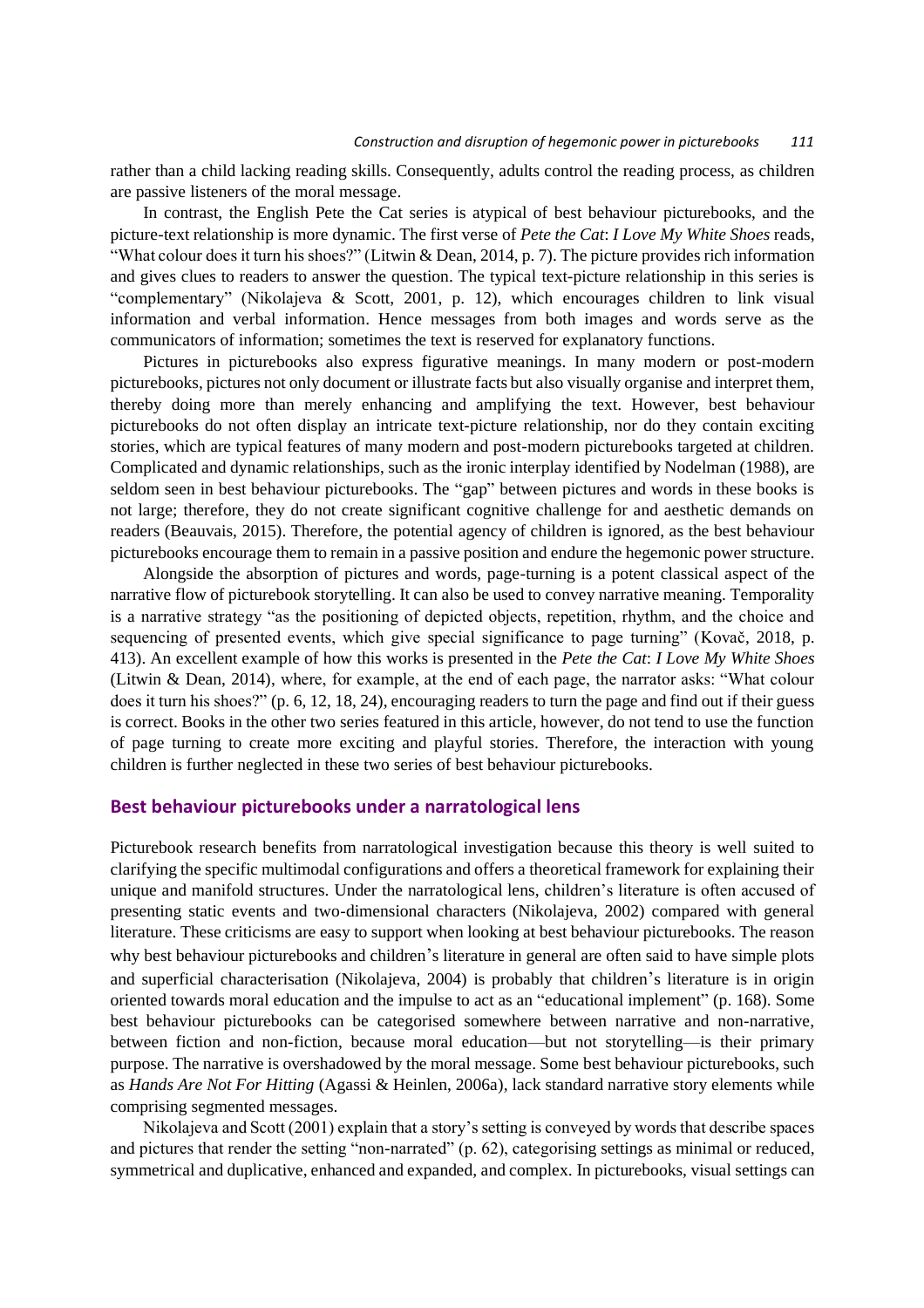be particularly rich in detail. However, the setting is minimal or reduced in best behaviour picturebooks. *Hands Are Not For Hitting* (Agassi & Heinlen, 2006a), for example, enters straight into the main text without any development of setting: "Hands come in all shapes" (p. 2); the Little Bunny series similarly begin with a description of Little Bunny's latest problem.

In terms of characterisation, characters in best behaviour picturebooks are normally typified by external focalisation and minimal characterisation, meaning there are few descriptions of characters' psychological status. Furthermore, emotions are hardly ever revealed and characters do not undergo a developmental process (Nikolajeva, 2004).

Both narrative and discourse are important in storytelling (Chatman, 1979). The narrative comprises events, characters and settings, while the discourse involves the transmission and expression of the narrative. According to Nikolajeva (2003), "the narrative is manipulated through an interaction of the author's, the narrator's, the character's, and the reader's points of view" (p. 10). Nodelman (1988) suggests that picturebooks have the "advantage of the relative objectivity of pictures and the relative subjectivity of words" (p. 229). Nikolajeva and Scott (2001) further summarised that the function of pictures is to describe or represent, whereas the function of words is to narrate. They point out that for a picturebook, "we should probably treat the words as primarily conveying the narrative voice, and pictures as primarily conveying the point of view" (p. 117). In *Pete the Cat*: *I Love My White Shoes* (Litwin & Dean, 2014), two narrators establish a heterodiegetic relationship by using words and pictures. The verbal narrator focalises narration through the character of Pete (who does not see the danger of stepping into coloured substances), and the visual narrator offers zero focalisation, presenting the entire situation. Nodelman (1991) summarised this approach in this way: the differences between "the subjectivity of a first-person narrator and the distanced objectivity of third-person pictures" (p. 29) are being utilised. However, in typical best behaviour picturebooks, the relative subjectivity of children's (or animal characters') perspectives is missing, resulting in the presentation of a doubled objective thirdperson narrative voice through the words and pictures. There is rarely a first-person child protagonist in typical best behaviour picturebooks. Consequently, the child character's point of view is rarely conveyed. The perspective of words and pictures is offered through third-person omniscient narration, which may alienate children and force them to distance themselves from the narrative, preventing them from sympathising with the main character.

## **The single voice in best behaviour picturebooks**

Although Hunt (1994) suggests that all books "must teach something" (p. 3) and Joy (2019) points out that "children's literature is inherently, but regrettably, didactic" (p. 6), best behaviour picturebooks are one literature corpus that has overtly educational intentions with hegemonic messages formed by the use of the didactic narrative voice. Joy (2019) further points out that didactic texts tend to carry a single message or voice in a way that makes the addressee unable to respond with criticism. That means children are unable to engage critically, as little room is left for alternative interpretations. For example, authoritarian language in most best behaviour picturebooks constrains children's ability to respond.

In *Hands Are Not For Hitting* (Agassi & Heinlen, 2006a), the word "not" in the title clearly indicates the function of this book. Other books in this series include *Germs Are Not For Sharing* (Agassi & Heinlen, 2006b), *Tails Are Not For Pulling* (Agassi & Heinlen, 2006c), and *Voices Are Not For Yellin*g (Agassi & Heinlen, 2006d), clearly showing how readers should interpret the scenes in the book. Each series examined in this article is also labelled with a series name, such as the "Self-Control Series" label applied to the Little Bunny books, as well as a precisely recommended age range. The authority of the interpretation represented by such labels is reinforced with the "PhD" title after the author's name and in the paratext. The covers of the Chinese versions of the Pete the Cat series include the labels "Best Behaviour Series" and "for 3- to 6-years-olds", which do not appear on the covers of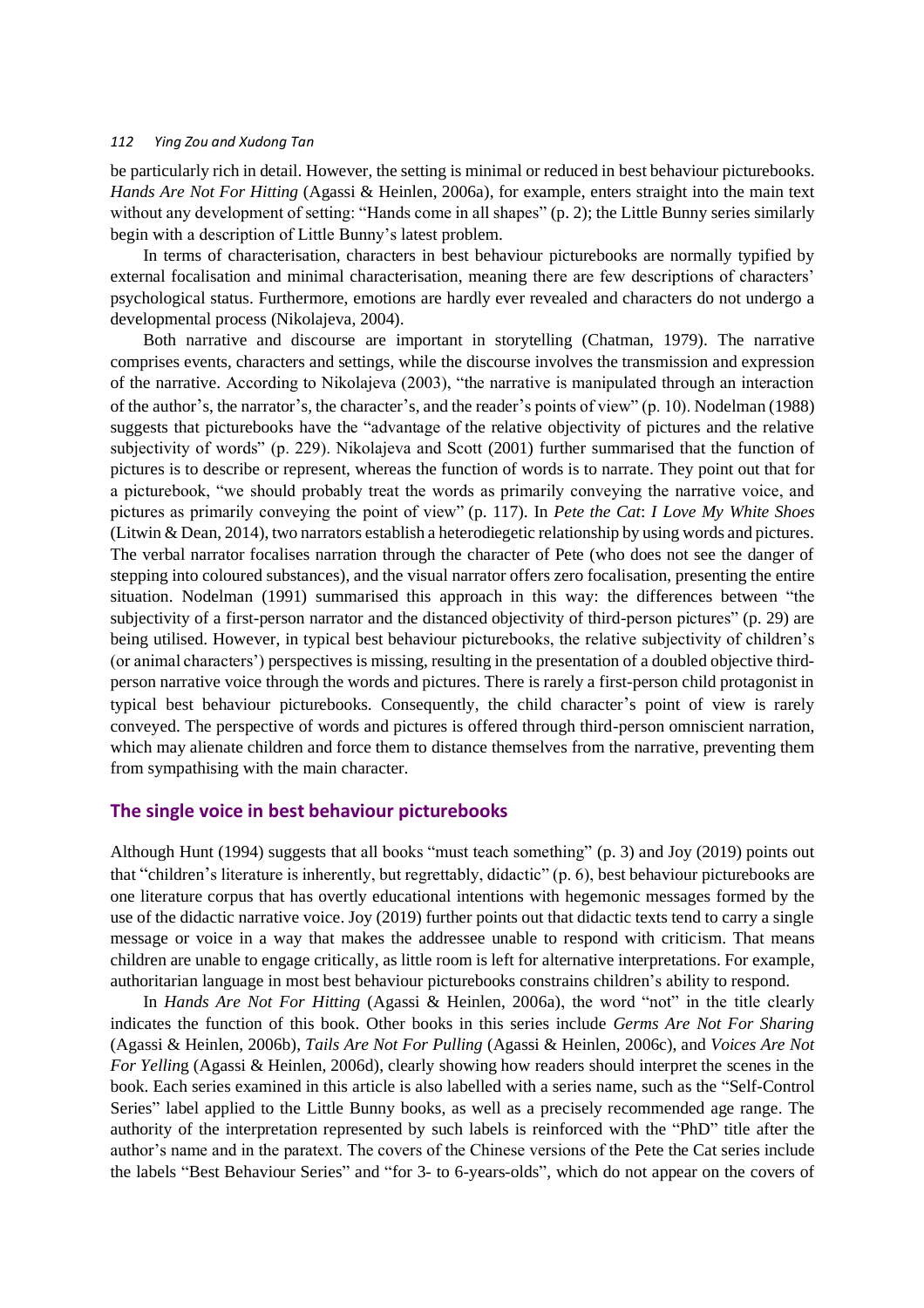#### *Construction and disruption of hegemonic power in picturebooks 113*

the original English versions. Furthermore, a guidebook or letter for parents is included, telling them how to use these books while interacting with children. For example, the Pete the Cat books are interpreted as offering knowledge about colours and numbers in the guidebook of the Chinese version. By doing this, the publishers of the Chinese version have changed this picturebook into a best behaviour book and have imposed a "right" interpretation and use. As mentioned before, due to the onedimensional, straightforward picture-text relationship in these best behaviour books (except for the English version of *Pete the Cat)*, little cognitive and aesthetic challenge is offered to children. The gap between words and pictures is narrow, again reinforcing the single voice and leaving little room for alternative interpretations.

The limited "right" interpretation relates to ideological dimensions and connotations, which constitute the desirable behaviour of individuals, sidestepping the actual "theme" of the text. Social practice is built upon a complex of norms, values and goals that constitute an ideal balance of suffering and comfort. These books encourage audiences to internalise these norms. Hollindale (1988) categorised ideology into three types: surface, passive and embedded in a bigger world. An example of the overt "surface ideology" can be found in the socialising purposes underpinning the Little Bunny series, while the more subtle embedded-in-a-bigger-world form is seen in the Pete the Cat series. The Little Bunny series expresses an overt, albeit limited, ideology that directly tells children what is good and bad. In many cases, however, the line between implicitly and overtly articulated ideologies seems indistinct. The English versions of the Pete the Cat series may not be characterised by surface ideology, but they embody an Anglophone concept of the world permeated by an ideology of building healthy selfawareness, which is largely culture-bound. For example, both Pete the Cat series and the Hands Are Not For Hitting series focus on personal feelings and show readers how to build self-consciousness and selfhood, thus involving self-perception rather than altruism, while the Little Bunny series emphasises getting along well with other people—in other words, how to be accepted in society or so called "collectivism" (Zhang & Morrison, 2010, p. 9); which fits for the ideologies promoted by the different cultures. As Stephens (2018) indicates, "the affirmation of a set of social and moral concerns that shape elements such as identity, self-perception, and world view in order to produce altruistic and empathic subjects, points to a core ideology in picturebooks" (p. 142). Furthermore, series like Hands Are Not For Hitting are published by independent publishers Free Spirit Publishing which suggests such moral books are not a mainstream choice in the original market; while in contrast, Little Bunny is published by a mainstream publisher in China, and such titles are very popular in the market, which reflects the difference in mainstream choices among different cultures.

Both verbal and visual text express the ideology in a picturebook (Bradford, 1998). For example, the little bunny is soft and gentle, and the watercolour illustrations suggest a romantic atmosphere. This child-like animal suggests a feeling of being well protected, implying young children's innocence and carefreeness. Hands Are Not For Hitting presents images of children of different colours, emphasising cultural diversity. The interaction of dual semiotic codes produces an ideological conjunction, either because a reader's action in filling the gaps between visual and verbal discourses or in instantiating a third meaning prompted by the interaction will have an ideological effect, or because where the interaction is ironic, the ideological effect will be more marked.

The characters in the Little Bunny series are classified as having either "bad" or "good" behaviour, and "bad" behaviours are associated with immediate consequences, even if some might be acceptable in other children's books. These books emphasise a pattern of consequence. For example, when Little Bunny was late, nobody played with her; when Little Bunny did not want to put on her shoes, she fell down; when Little Bunny could not control herself, she had no friends; and when she ate too much candy, she became toothless (Xu & Yu, 2016a, b, c). "Shameful" is another keyword used in these books. Often promoted "good" behaviours or characteristics include perseverance, kindness, gratitude, honesty and obedience, and "bad" behaviours include envy, dependence and a failure to concentrate or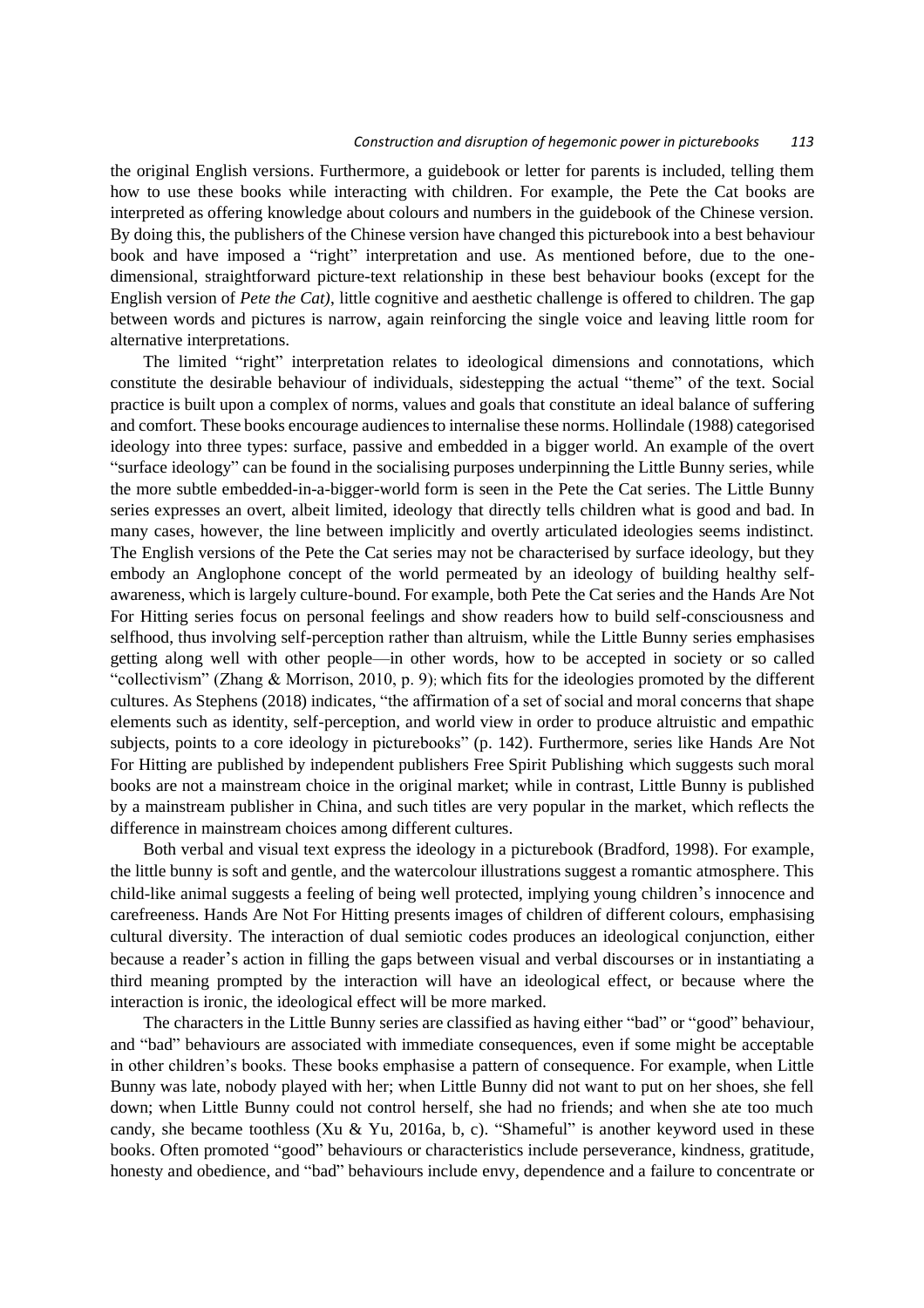wait (Xu & Yu, 2016a, b, c). In this way, these books transmit cultural values to readers, often via a hegemonic voice, and reflect the dominant identities and cultures of the current time. When the perspective is made overt, viewers are positioned ambiguously; they are offered a particular point of view, literally and conceptually. The Hands Are Not For Hitting series*,* for example, provide children with alternatives to hurtful behaviours, guiding them to more compassionate behaviours while discussing the positive things hands can do. It also attempts to relate to child readers by offering sympathy and talking about why children sometimes want to hit other people. This, in some ways, reduces the didactic voice to ease message delivery to children.

## **The neglected child reader in best behaviour picturebooks**

From a reader-response approach, the book, the child, the adult reader and the reading event comprise the reading process. Reader response theory prioritises the role of reader and reading event when examining how readers respond to the text and what their experiences bring to the text (Johnston, 2011). Reading events make the picturebook meaningful, which conveys the significance of the materiality and narrative nature and reading experience. However, empirical studies are still needed to investigate children's direct responses to best behaviour picturebooks.

First, there is a general agreement that the polyphony and the multimodality of a picturebook make the reader active. Affect in a picturebook is largely the product of how its dual semiotic system organises information to enable reader inferences and attributions. Empirical studies have revealed that children read picturebooks by focusing on images while adults focus on the words (Evans & Saint-Aubin, 2005). The relatively straightforward images in best behaviour series limit children's interactions.

Second, in children's literature research, the implied reader is usually understood either as a child or a dual audience (Beckett, 2013). The English version of *Pete the Cat: I Love My White Shoes* (Litwin & Dean, 2014) provides an example. Space is left for interaction, and the author speaks directly to the child reader by asking them questions like "what colour did it turn his shoes?" (p. 7). When a character or a narrator directly addresses the real reader, they cross the borderline between authors and readers and activate a child's attention. In best behaviour picturebooks, however, the author speaks directly to the adult reader displayed in the letter, paratext or guidebook, and the child reader is constrained within this adult gaze.

Third, best behaviour picturebooks tend to ignore reading as an event with interactive elements like rhyme, humour, read-aloud elements and more. Picturebooks are usually directed towards children who cannot read by themselves, which makes it important to use words that roll off the aloud-reader's tongue. Reading aloud goes together with readability, which not only involves narrative factors such as story pattern, but also the word choices like rhyming words. The English *Pete the Cat: I Love My White Shoes* is suitable for reading aloud or singing along, and the cover suggests a website to access the musical adaption of it. This clearly supports reading as an event. However, the Chinese version does not include the link. Compared with the rhymes and musicality of the English Pete the Cat series, in the other two best behaviour picturebook series explored in this article, this attention to the reading event is missing.

# **The evidence of adults' power in best behaviour picturebooks**

Adults' power is evident in best behaviour picturebooks via the paratext (e.g., cover page, end notes, copyright page and publishing information) accompanying main text. Genette (1997a) defined paratext as an "undefined zone between the inside and the outside, a zone without any hard and fast boundary on either the inward side (turned toward the text) or the outward side (turned toward the world's discourse about the text)" (p. 2). Nikolajeva and Scott (2001) point out that "almost nothing has been written about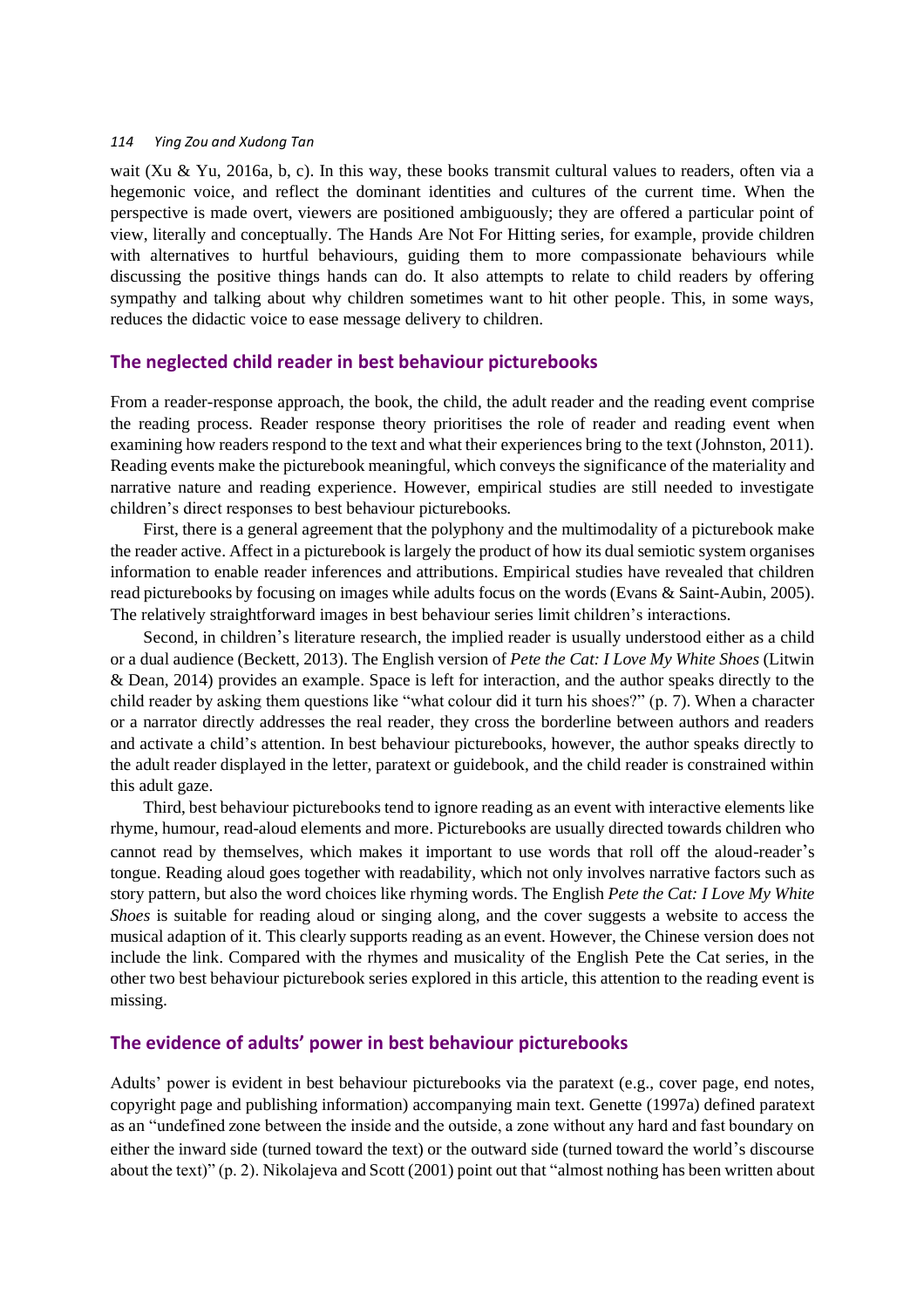the paratexts of picturebooks" (p. 241). Although Genette (1997b) describes the paratext as "only an assistant, only an accessory of the text" (p. 410); best behaviour picturebooks take full advantage of it to convey intended meanings. It is a zone strategically composed to influence a better reception and interpretation of the text by the public.

According to Genette (1997b), the paratext comprises two parts: the epitext and the peritext. The epitext exists outside the book: "Any paratextual element not materially appended to the text within the same volume but circulating, as it were, freely, in a virtually limitless physical and social space" (p. 344). The guidebooks included in some best behaviour books can be classified as epitexts, providing exhaustive information about how to read the book, as well as reading activities and reviews from recognisable reading promoters or children's literature experts. These epitexts are designed to influence adults' choices and young readers' interpretations. Guidebooks include many pages of supplementary materials that are rarely seen in markets outside of China; they are normally written by influential educational experts or reading promoters, telling parents how to read the picturebook and why the book can be considered excellent, as well as instructing a correct reading style.

Peritext are the elements inside and around the book. The title is almost as important as the peritext, as the site where authorial attitude and intention become most intense and explicit. The title *Hands Are Not For Hitting*, for example, is purposeful and explains a lot about the book; the subtitles of books in the Little Bunny series are similar, including, for example, "manage the time", "concentration management", and "pressure management". On the cover of the book *Hands Are Not For Hitting*, the title "PhD" is presented after the author's name. The author is also introduced as a behavioural therapist, adding to the ethos of this book. This information is clearly provided for adults.

Notably, the author's voice can be eliminated or altered in the peritext. The Chinese version of *Pete the Cat: I Love My White Shoes* is an example. In the English version, there are few overtly educational elements; however, the Chinese version is labelled a best behaviour series in the peritext. Generally, the information on the dust jacket or front cover of a book provides readers with their first impressions of the story. Doonan (1993) emphasises the front matter as "prelims" (p. 84) that can establish the tone of a book and foreshadow the plot, characters, setting, themes and atmosphere to entice the reader to begin the story and to guide readers with their engagement. The addition of these elements essentially transforms an entertainment-purposed English book into an education-oriented book in the Chinese version.

Translation is also a space in which adult power is displayed. Translating picturebooks involves different possibilities: the verbal, the visual and reading-aloud. Readability and performance are important elements that translators must consider. A translator's choices are based on the norms and poetics prevailing in the target society (Chesterman, 1997; Oittinen, 2000). Moreover, a picturebook to be translated is interpreted in a certain context, in time, place, culture and ideology. Translators have to make choices between the relevant and the irrelevant. All these features make picturebooks a special field of translation.

All of the choices made by picturebook translators are guided by their ideologies about their image of childhood, as well as their understanding of the needs of the future reader (Oittinen, 2000). Different images of the child result in deletions, additions and even different morals in stories (Oittinen, 2018). For example, the theme of the English *Pete the Cat: I Love My White Shoes* is "all is good" (Litwin & Dean, 2014, p. 30), while the Chinese version emphasises the best behaviour and the imperative knowledge about colours that children must gain. Translators aim at creating an understandable story in the target language and for the read-aloud situation, which again is influenced by the ideology of the translator and their culture (Oittinen, 2000).

There are two main translation approaches: domestication and foreignisation. Foreignisation refers to an approach in which the original text is retained as much as possible; domestication, in contrast, trims texts to the linguistic and cultural custom in the target language or culture (Venuti, 1995). The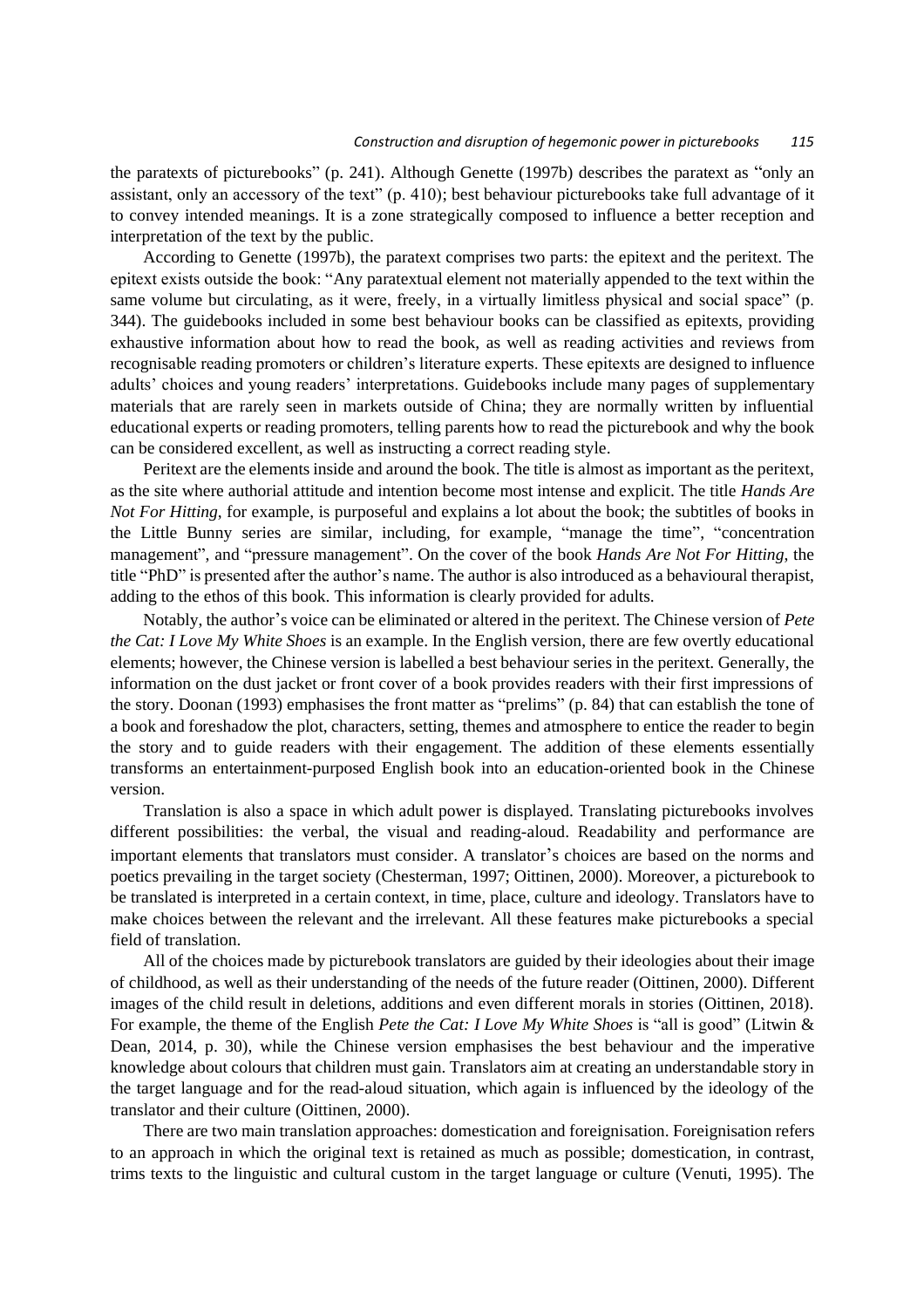interplay of words and images is translated and produced a new iconotext in the target language. Pictures provide useful hints, and the translator conforms their verbal text to what they see in the pictures. One may forget that choosing books for translation forms an element of domestication: books are chosen that travel easily from one culture to another. Many best behaviour picturebooks that have been translated into Chinese reflect such cultural choices. The translator of *Pete the Cat: I Love My White Shoes,* Peng Yi, applied the translation strategy of domestication. For example, when he translates a sound like "squeak, squeak", instead of describing the sound directly, he uses very childish words; when he translates the key sentence of the book, "Because all is good", he translates it as "Never mind, as long as I am happy"; when he translates the sentence "Does he cry? No, he doesn't". Peng applies oral language and adds emotion to the sentence, which certainly adds to the pleasure and engagement.

Peng's child-friendly translation style largely preserves the readability of this book and resolves issues raised by the didactic voice from the cover and guidebook. His language choices and translation strategy are child-centred and disrupt the hegemonic voice from cover, guidebook and peritexts, and it further illuminates the power play involved in textual and social exchanges during the translation process. However, the translator's options are limited. To reduce costs, translation does not change the format and artwork of a book, and the cover page is normally out of the translator's purview. Translation implies agreements and protocols, which implicitly and explicitly negotiate with the reader about how the characters are to be understood and evaluated and set down rules for the reader to follow. A translated picturebook may be depicted as "a polyphonic form of art with different voices": those of the author, the illustrator, the translator, the editor, and the dual readership of children and adults (Oittinen, 2018, p. 463). In other words, the translator must stay inside the lines that other adults draw. Therefore, even when the translator makes efforts to reduce the hegemonic voice, it does not change the main moral theme applied to the Chinese version.

Picturebooks are written for children by adults, which brings with it a power hierarchy. In most situations, publishers are responsible for making paratexts and peritexts. Genette (1997b) describes the publisher's peritext as "the whole zone [spatial and material] of the peritext that is the direct and principal (but not exclusive) responsibility of the publisher" (p. 16). Many adult narrators are also involved. The first narrator is found in the cover and endpapers from the publisher or/and author, and that narrator is responsible for highlighting the most attractive selling-point of the book; the second narrator is the implied author and the translator in the main text, who adopts a hegemonic voice in best behaviour picturebooks; the third narrator is found in the peritext of the book and presents the moral lessons; the fourth narrator is the parent or adult involved in the reading event; after internalising the information from other narrators, the adult ensures that the moral lessons desired by the hegemonic adult are delivered to the child. In this light, best behaviour picturebooks can be seen as an imposition rather than a sharing event. The adult narrators abide by a set of protocols used for encoding and decoding the stories, and it is clearly conveyed to the readers that there is a "proper" delivery style and message.

Consequently, the implied author, the implied reader and the intended audience of best behaviour picturebooks focus on adults. Adults' power is evident, and their role is to correct children's behaviours, rendering the characters in the stories unchild-like role models and surrogate adults. In this regard, best behaviour picturebooks are made by adults for adults, reflecting an intentional hegemonic power play.

## **Conclusion**

The enlightenment motto "instruction and delight" remains valid for best behaviour picturebooks (Hunt, 2009). As discussed in this article, these books are made accessible through narrative stories, the musicality or readability of the words, childlike illustrations or characters, child-friendly translations, and sympathy or understanding for children, all of which partly disrupt the hegemonic voice. These elements may reduce this hegemony of didactic characteristics. Nevertheless, the construction and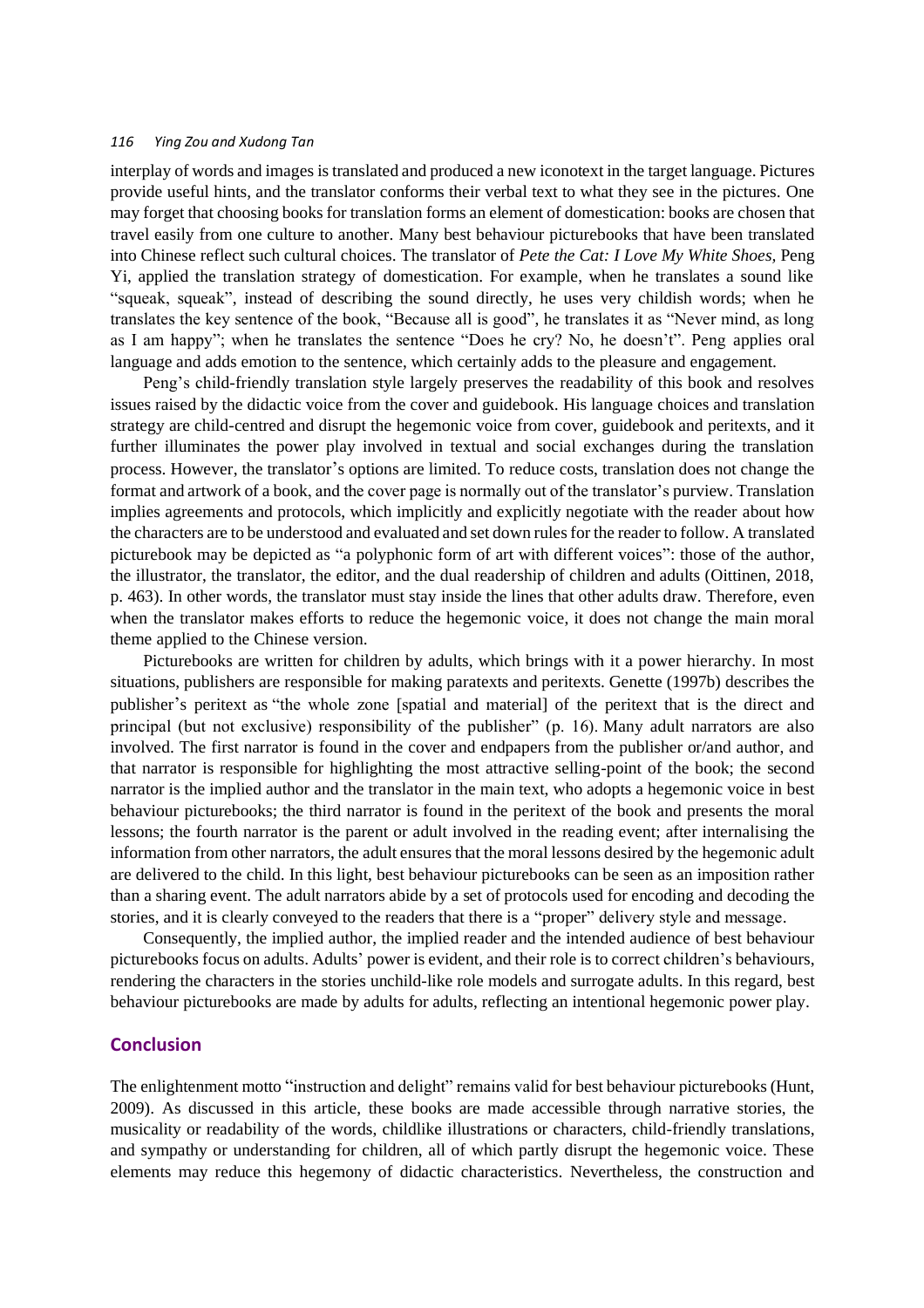#### *Construction and disruption of hegemonic power in picturebooks 117*

disruption of hegemonic thinking co-exists in these picturebooks, reflecting the power play among adult voices. Often, the hegemonic voice dominates in best behaviour picturebooks, whereas children's voices are constrained. Understanding how the hegemonic voice is applied is critical to disrupting it during such books' creation, translations or readings.

This article offers insight into contemporary best behaviour series in China, which have been largely neglected in the realm of picturebook research. Notably, the picturebook corpus is still expanding in many contexts. Furthermore, "series", "paratext" and "peritext" have gone virtually unnoticed in picturebook research. Given the importance of these best behaviour books, in particular in publishing and distribution, this investigation is expected to enhance picturebook research.

# **References**

- Agassi, M., & Heinlen, M. (2006a). *Hands are not for hitting*. Free Spirit Publishing.
- Agassi, M., & Heinlen, M. (2006b). *Germs are not for sharing*. Free Spirit Publishing.
- Agassi, M., & Heinlen, M. (2006c). *Tails are not for pulling*. Free Spirit Publishing.
- Agassi, M., & Heinlen, M. (2006d). *Voices are not for yellin*g. Free Spirit Publishing
- Agassi, M., & Heinlen, M. (2018). *ShouBuShiYongLaiDaRenDe [Hands are not for hitting]* (Chen, W. Trans.). GuiZhou Educational Publishing.
- Beauvais, C. (2015). What's in "the gap"? A glance down the central concept of picturebook theory in *Nordic Journal of ChildLit Aesthetics, 6*, 1–8. <https://doi.org/10.3402/blft.v6.26969>
- Beauvais, C. (2021). Didacticism. In N. Cheistensen, P. Nel, & L. Paul (Eds.), *Keywords to children's literature* (2nd ed., pp. 123–127). New York University Press.
- Beckett, S. L. (2013). *Transcending boundaries: Writing for a dual audience of children and adults*. Routledge.<https://doi.org/10.4324/9781315053363>
- Bradford, C. (1998). Playing with father: Anthony Browne's picturebooks and the masculine. *Children's Literature in Education, 29*(2), 79–96. <https://doi.org/10.1023/A:1022407025112>
- Chatman, S. (1979). *Story and discourse: Narrative structure in fiction and film.* Cornell University. Chesterman, A. (1997). *Memes of translation: The spread of ideas in translation theory*. John
- Benjamins.<https://doi.org/10.1075/btl.22>
- Doonan, J. (1993). *Looking at pictures in picture books.* The Thimble Press.
- Evans, M. A., & Saint-Aubin, J. (2005). What children are looking at during shared storybook reading: Evidence from eye movement monitoring. *Psychological Science*, *16*(11), 913–920. <https://doi.org/10.1111/j.1467-9280.2005.01636.x>
- Genette, G. (1997a). *Palimpsests: Literature in the second degree* (C. Newman trans.). University of Nebraska Press.
- Genette, G. (1997b). *Paratexts: Thresholds of interpretation* (J. Lewin, Trans.). Cambridge Press.
- Hollindale, P. (1988). Ideology and the children's book*. Signal*, *55*(3), 3–22.
- Hunt, P. (1994). *An introduction to children's literature.* Oxford University Press.
- Hunt, P. (2009). Instruction and delight. In N. J. Watson & J. Maybin (Eds.), *Children's literature: Approaches and territories* (pp. 12–25)*.* Palgrave Macmillan.
- Johnston, R. R. (2011). Reader response. In M. O. Grenby & K. Reynolds (Eds.), *Children's literature studies: A research handbook* (pp.133–141). Palgrave Macmillan.
- Joy, L. (2019). *Literature*'*s children: The critical child and the art of idealization*. Bloomsbury Academic[. https://doi.org/10.5040/9781472594037](https://doi.org/10.5040/9781472594037)
- Kovač, S.N. (2018). Picturebooks and narratology. In B. Kümmerling-Meibauer (Ed.), *The Routledge companion to picturebooks* (pp. 409–419). Routledge. <https://doi.org/10.4324/9781315722986-40>
- Kümmerling-Meibauer, B. (2018). Seriality in picturebooks. In B. Kümmerling-Meibauer (Ed.), *The Routledge companion to picturebooks* (pp. 103–109). Routledge. <https://doi.org/10.4324/9781315722986-11>